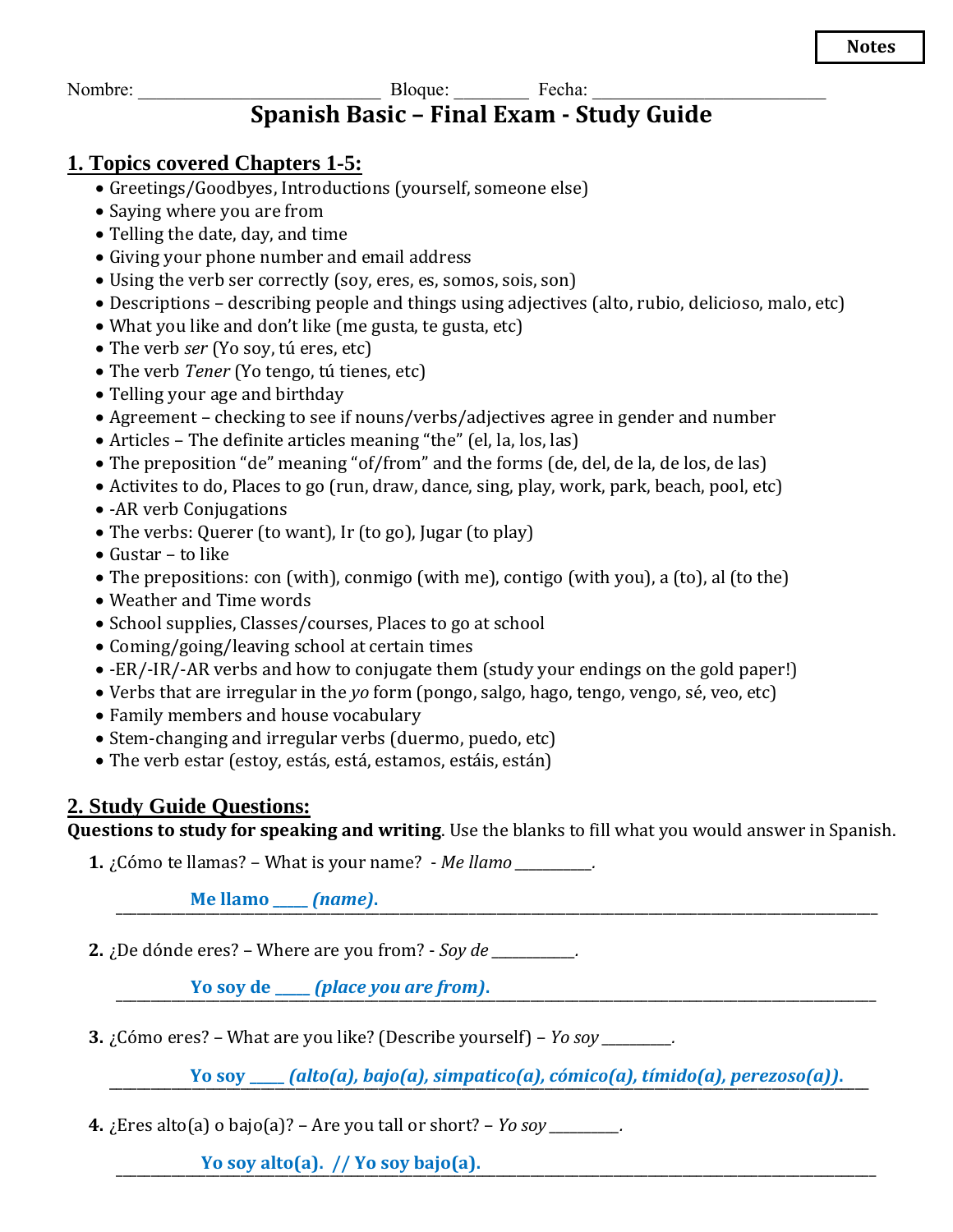- **5.** ¿Eres rubio(a), moreno(a) o pelirrojo(a)? Are you blonde, brunette, or red-haired? *Yo soy \_\_\_\_\_\_.* \_\_\_\_\_\_\_\_\_\_\_\_\_\_\_\_\_\_\_\_\_\_\_\_\_\_\_\_\_\_\_\_\_\_\_\_\_\_\_\_\_\_\_\_\_\_\_\_\_\_\_\_\_\_\_\_\_\_\_\_\_\_\_\_\_\_\_\_\_\_\_\_\_\_\_\_\_\_\_\_\_\_\_\_\_\_\_\_\_\_\_\_\_\_\_\_\_\_\_\_\_\_\_\_\_\_\_\_\_\_ **Yo soy rubio(a). // Yo soy moreno(a). // Yo soy bajo(a).**
- **6.** ¿Qué necesitas para el colegio? (4 items) What do you need for school? *Necesito \_\_\_\_\_\_\_.*

\_\_\_\_\_\_\_\_\_\_\_\_\_\_\_\_\_\_\_\_\_\_\_\_\_\_\_\_\_\_\_\_\_\_\_\_\_\_\_\_\_\_\_\_\_\_\_\_\_\_\_\_\_\_\_\_\_\_\_\_\_\_\_\_\_\_\_\_\_\_\_\_\_\_\_\_\_\_\_\_\_\_\_\_\_\_\_\_\_\_\_\_\_\_\_\_\_\_\_\_\_\_\_\_\_\_\_\_\_\_ **Necesito \_\_\_\_\_ (cuadernos, lápices, calculadora, computadora, papel, bolígrafo)**

*7.* ¿Qué clases tienes? (4 classes) – What classes do you have? – *Yo tengo \_\_\_\_\_\_\_\_ (classes).*

\_\_\_\_\_\_\_\_\_\_\_\_\_\_\_\_\_\_\_\_\_\_\_\_\_\_\_\_\_\_\_\_\_\_\_\_\_\_\_\_\_\_\_\_\_\_\_\_\_\_\_\_\_\_\_\_\_\_\_\_\_\_\_\_\_\_\_\_\_\_\_\_\_\_\_\_\_\_\_\_\_\_\_\_\_\_\_\_\_\_\_\_\_\_\_\_\_\_\_\_\_\_\_\_\_\_\_\_\_\_ **Yo tengo las clases de \_\_\_\_\_ (matemáticas, inglés, español, historia, ciencias)**

**8.** Después de la escuela, ¿vas al concierto o al estadio? After school, do you go to the concert or studium? – *Yo voy al \_\_\_\_\_\_\_\_*

\_\_\_\_\_\_\_\_\_\_\_\_\_\_\_\_\_\_\_\_\_\_\_\_\_\_\_\_\_\_\_\_\_\_\_\_\_\_\_\_\_\_\_\_\_\_\_\_\_\_\_\_\_\_\_\_\_\_\_\_\_\_\_\_\_\_\_\_\_\_\_\_\_\_\_\_\_\_\_\_\_\_\_\_\_\_\_\_\_\_\_\_\_\_\_\_\_\_\_\_\_\_\_\_\_\_\_\_\_\_ **Yo voy al concierto. // Yo voy al estadio.**

**9.** Este fin de semana, ¿vas al partido? – This weekend are you going to the game? – *Sí, yo voy \_\_\_\_\_\_\_\_\_\_\_.*

\_\_\_\_\_\_\_\_\_\_\_\_\_\_\_\_\_\_\_\_\_\_\_\_\_\_\_\_\_\_\_\_\_\_\_\_\_\_\_\_\_\_\_\_\_\_\_\_\_\_\_\_\_\_\_\_\_\_\_\_\_\_\_\_\_\_\_\_\_\_\_\_\_\_\_\_\_\_\_\_\_\_\_\_\_\_\_\_\_\_\_\_\_\_\_\_\_\_\_\_\_\_\_\_\_\_\_\_\_\_ **Sí, yo voy al partido.**

**10.** ¿Quiénes son las personas en tu familia? – Who are your family members? – *Son \_\_\_\_\_\_\_\_\_.*

Son \_\_\_\_ (mi madre, mi padre, mi hermano, mi hermana, mi abuelo, mi tío, etc.)

**11.** ¿Dónde vives, en la ciudad o el pueblo? – Where do you live, in the city or town? – *Vivo en \_\_\_\_\_.*

\_\_\_\_\_\_\_\_\_\_\_\_\_\_\_\_\_\_\_\_\_\_\_\_\_\_\_\_\_\_\_\_\_\_\_\_\_\_\_\_\_\_\_\_\_\_\_\_\_\_\_\_\_\_\_\_\_\_\_\_\_\_\_\_\_\_\_\_\_\_\_\_\_\_\_\_\_\_\_\_\_\_\_\_\_\_\_\_\_\_\_\_\_\_\_\_\_\_\_\_\_\_\_\_\_\_\_\_\_\_ **Vivo en la ciudad. // Vivo en el pueblo.**

**12.** ¿Dónde comes en tu casa? – Where do you eat at home? – *Yo como en \_\_\_\_\_\_\_\_.*

\_\_\_\_\_\_\_\_\_\_\_\_\_\_\_\_\_\_\_\_\_\_\_\_\_\_\_\_\_\_\_\_\_\_\_\_\_\_\_\_\_\_\_\_\_\_\_\_\_\_\_\_\_\_\_\_\_\_\_\_\_\_\_\_\_\_\_\_\_\_\_\_\_\_\_\_\_\_\_\_\_\_\_\_\_\_\_\_\_\_\_\_\_\_\_\_\_\_\_\_\_\_\_\_\_\_\_\_\_\_ **Yo como en el comedor. // Yo como en la cocina.**

**13.** ¿Dónde miras televisión en tu casa? – Where do watch TV at home? – *Yo miro televisión en \_\_\_\_\_\_\_\_\_.*

\_\_\_\_\_\_\_\_\_\_\_\_\_\_\_\_\_\_\_\_\_\_\_\_\_\_\_\_\_\_\_\_\_\_\_\_\_\_\_\_\_\_\_\_\_\_\_\_\_\_\_\_\_\_\_\_\_\_\_\_\_\_\_\_\_\_\_\_\_\_\_\_\_\_\_\_\_\_\_\_\_\_\_\_\_\_\_\_\_\_\_\_\_\_\_\_\_\_\_\_\_\_\_\_\_\_\_\_\_\_ **Yo miro televisión en la sala.**

**14.** ¿Cómo es tu casa, es grande o pequeña? – What is your house like, is it big or small? – *Mi casa es \_\_\_\_\_.*

\_\_\_\_\_\_\_\_\_\_\_\_\_\_\_\_\_\_\_\_\_\_\_\_\_\_\_\_\_\_\_\_\_\_\_\_\_\_\_\_\_\_\_\_\_\_\_\_\_\_\_\_\_\_\_\_\_\_\_\_\_\_\_\_\_\_\_\_\_\_\_\_\_\_\_\_\_\_\_\_\_\_\_\_\_\_\_\_\_\_\_\_\_\_\_\_\_\_\_\_\_\_\_\_\_\_\_\_\_\_ **Mi casa es grande. // Mi casa es pequeña.**

**------- Extra Writing Prep Questions:**

**15.** ¿Qué tiempo hace? – What is the weather? – *Hace \_\_\_\_\_\_\_\_\_.*

\_\_\_\_\_\_\_\_\_\_\_\_\_\_\_\_\_\_\_\_\_\_\_\_\_\_\_\_\_\_\_\_\_\_\_\_\_\_\_\_\_\_\_\_\_\_\_\_\_\_\_\_\_\_\_\_\_\_\_\_\_\_\_\_\_\_\_\_\_\_\_\_\_\_\_\_\_\_\_\_\_\_\_\_\_\_\_\_\_\_\_\_\_\_\_\_\_\_\_\_\_\_\_\_\_\_\_\_\_\_ **Hace sol y hace calor. No nieva.**

**16.** ¿Qué haces en las clases? – What do you do in your classes? – *Yo \_\_\_\_\_\_\_\_\_ (verbs).*

\_\_\_\_\_\_\_\_\_\_\_\_\_\_\_\_\_\_\_\_\_\_\_\_\_\_\_\_\_\_\_\_\_\_\_\_\_\_\_\_\_\_\_\_\_\_\_\_\_\_\_\_\_\_\_\_\_\_\_\_\_\_\_\_\_\_\_\_\_\_\_\_\_\_\_\_\_\_\_\_\_\_\_\_\_\_\_\_\_\_\_\_\_\_\_\_\_\_\_\_\_\_\_\_\_\_\_\_\_\_ **Yo leo,escribo, hablo y escucho.**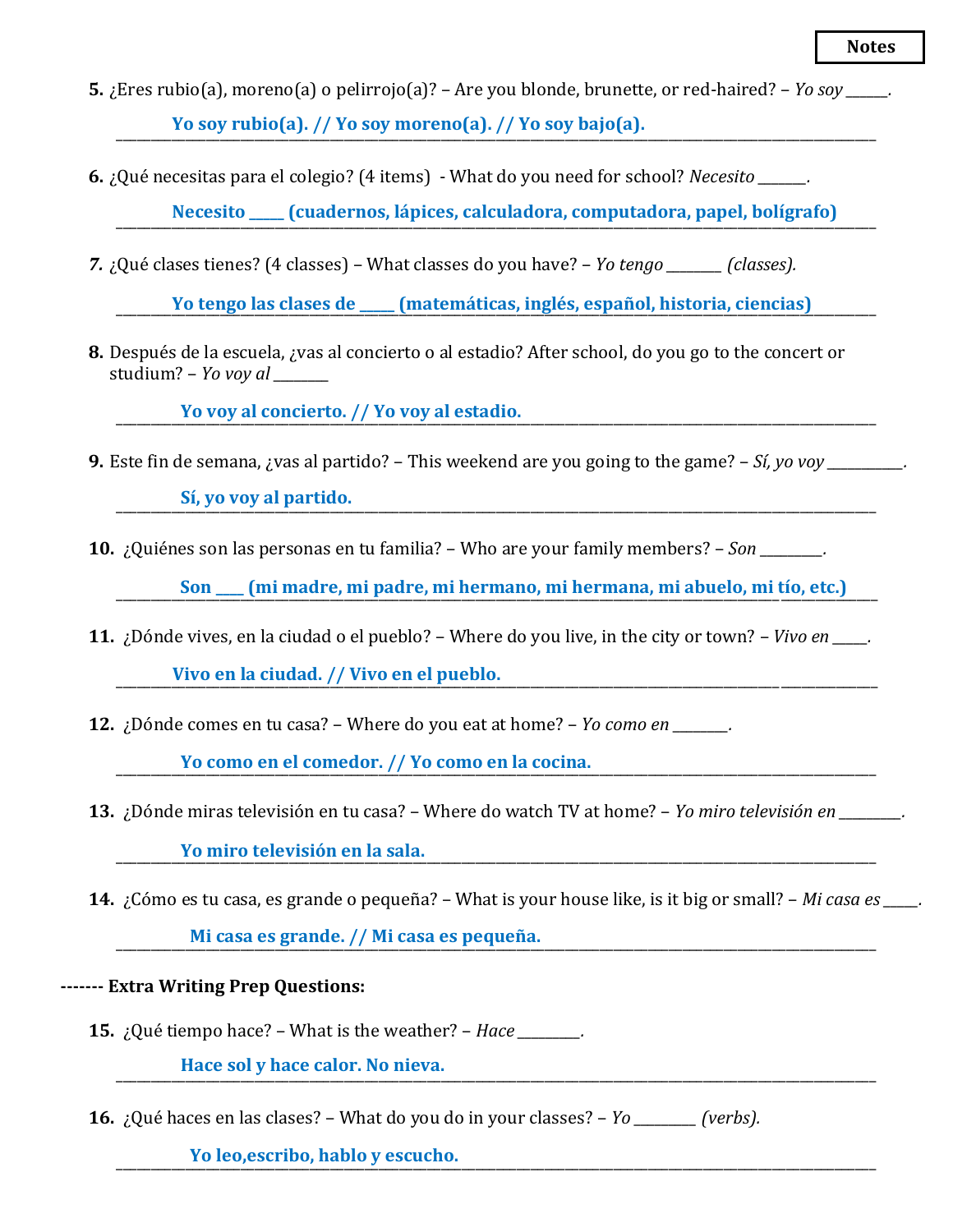- **17.** ¿Qué actividades haces? What activities do you do? *Yo \_\_\_\_\_\_\_\_\_ (verbs).* \_\_\_\_\_\_\_\_\_\_\_\_\_\_\_\_\_\_\_\_\_\_\_\_\_\_\_\_\_\_\_\_\_\_\_\_\_\_\_\_\_\_\_\_\_\_\_\_\_\_\_\_\_\_\_\_\_\_\_\_\_\_\_\_\_\_\_\_\_\_\_\_\_\_\_\_\_\_\_\_\_\_\_\_\_\_\_\_\_\_\_\_\_\_\_\_\_\_\_\_\_\_\_\_\_\_\_\_\_\_ **Yo patino, nado, dibujo, corro y hablo por teléfono.**
- **18.** ¿Qué te gusta hacer? What do you like to do? *Me gusta \_\_\_\_\_\_\_\_\_ (verbs).*

\_\_\_\_\_\_\_\_\_\_\_\_\_\_\_\_\_\_\_\_\_\_\_\_\_\_\_\_\_\_\_\_\_\_\_\_\_\_\_\_\_\_\_\_\_\_\_\_\_\_\_\_\_\_\_\_\_\_\_\_\_\_\_\_\_\_\_\_\_\_\_\_\_\_\_\_\_\_\_\_\_\_\_\_\_\_\_\_\_\_\_\_\_\_\_\_\_\_\_\_\_\_\_\_\_\_\_\_\_\_ **Me gusta \_\_\_ (patinar, dibujar, correr, tocar el piano, estudiar, etc.)**

**19.** ¿Qué quehaceres tienes que hacer? – What chores do you have to do? – *Tengo que \_\_\_\_\_\_\_\_\_.*

\_\_\_\_\_\_\_\_\_\_\_\_\_\_\_\_\_\_\_\_\_\_\_\_\_\_\_\_\_\_\_\_\_\_\_\_\_\_\_\_\_\_\_\_\_\_\_\_\_\_\_\_\_\_\_\_\_\_\_\_\_\_\_\_\_\_\_\_\_\_\_\_\_\_\_\_\_\_\_\_\_\_\_\_\_\_\_\_\_\_\_\_\_\_\_\_\_\_\_\_\_\_\_\_\_\_\_\_\_\_ **Tengo que \_\_\_ (pasar la aspiradora, lavar los platos, cortar el césped, etc.)**

**20.** ¿Adónde vas después de las clases? – Where do you go after school? – *Yo voy a \_\_\_\_\_\_\_\_\_.*

\_\_\_\_\_\_\_\_\_\_\_\_\_\_\_\_\_\_\_\_\_\_\_\_\_\_\_\_\_\_\_\_\_\_\_\_\_\_\_\_\_\_\_\_\_\_\_\_\_\_\_\_\_\_\_\_\_\_\_\_\_\_\_\_\_\_\_\_\_\_\_\_\_\_\_\_\_\_\_\_\_\_\_\_\_\_\_\_\_\_\_\_\_\_\_\_\_\_\_\_\_\_\_\_\_\_\_\_\_\_ **Yo voy \_\_\_\_ (al concierto, a mi casa, a la biblioteca, al trabajo, etc.)**

**21.** ¿Qué te gusta comer? – What do you like to eat? – *Me gusta comer \_\_\_\_\_\_\_\_\_.*

\_\_\_\_\_\_\_\_\_\_\_\_\_\_\_\_\_\_\_\_\_\_\_\_\_\_\_\_\_\_\_\_\_\_\_\_\_\_\_\_\_\_\_\_\_\_\_\_\_\_\_\_\_\_\_\_\_\_\_\_\_\_\_\_\_\_\_\_\_\_\_\_\_\_\_\_\_\_\_\_\_\_\_\_\_\_\_\_\_\_\_\_\_\_\_\_\_\_\_\_\_\_\_\_\_\_\_\_\_\_ **Me gusta comer \_\_\_ (pizza, hamburguesas, comida china, frutas, etc.)**

**22.** ¿Qué cosas hay en tu casa? – What things are in your house? – *Hay \_\_\_\_\_\_\_\_\_ (car, plants, sofa, books, pets, etc.).*

**Hay \_\_ (un carro, unas plantas, un sofá, unos libros, unas mascotas, un escritorio, etc.)** 

**23.** ¿Cómo es tu mejor amigo? – What is your best friend like? – *Mi mejor amigo es \_\_\_\_\_\_\_\_\_.*

Mi mejor amigo(a) es \_\_ (alto(a), bajo(a), simpatico(a), cómico(a), tímido(a), perezoso(a)).

**24.** ¿Cuál es la fecha de hoy? – What is the date today? – *Hoy es el \_\_\_ de \_\_\_\_\_.*

\_\_\_\_\_\_\_\_\_\_\_\_\_\_\_\_\_\_\_\_\_\_\_\_\_\_\_\_\_\_\_\_\_\_\_\_\_\_\_\_\_\_\_\_\_\_\_\_\_\_\_\_\_\_\_\_\_\_\_\_\_\_\_\_\_\_\_\_\_\_\_\_\_\_\_\_\_\_\_\_\_\_\_\_\_\_\_\_\_\_\_\_\_\_\_\_\_\_\_\_\_\_\_\_\_\_\_\_\_\_ **Hoy es el \_\_\_\_\_\_ (number) de junio.**

**25.** ¿Cuándo es tu cumpleaños? – When is your birthday? – *Mi cumpleaños es el \_\_\_ de \_\_\_\_\_\_.*

\_\_\_\_\_\_\_\_\_\_\_\_\_\_\_\_\_\_\_\_\_\_\_\_\_\_\_\_\_\_\_\_\_\_\_\_\_\_\_\_\_\_\_\_\_\_\_\_\_\_\_\_\_\_\_\_\_\_\_\_\_\_\_\_\_\_\_\_\_\_\_\_\_\_\_\_\_\_\_\_\_\_\_\_\_\_\_\_\_\_\_\_\_\_\_\_\_\_\_\_\_\_\_\_\_\_\_\_\_\_ **Mi cumpleaños es el \_\_\_\_\_\_\_\_ (number) de \_\_\_\_\_\_\_\_\_\_\_\_\_\_\_\_\_\_ (month)**

**26.** How do you say hello? How do you say goodbye, I have to go?

\_\_\_\_\_\_\_\_\_\_\_\_\_\_\_\_\_\_\_\_\_\_\_\_\_\_\_\_\_\_\_\_\_\_\_\_\_\_\_\_\_\_\_\_\_\_\_\_\_\_\_\_\_\_\_\_\_\_\_\_\_\_\_\_\_\_\_\_\_\_\_\_\_\_\_\_\_\_\_\_\_\_\_\_\_\_\_\_\_\_\_\_\_\_\_\_\_\_\_\_\_\_\_\_\_\_\_\_\_\_ **Hola, buenos días. // Adiós. Tengo que irme.**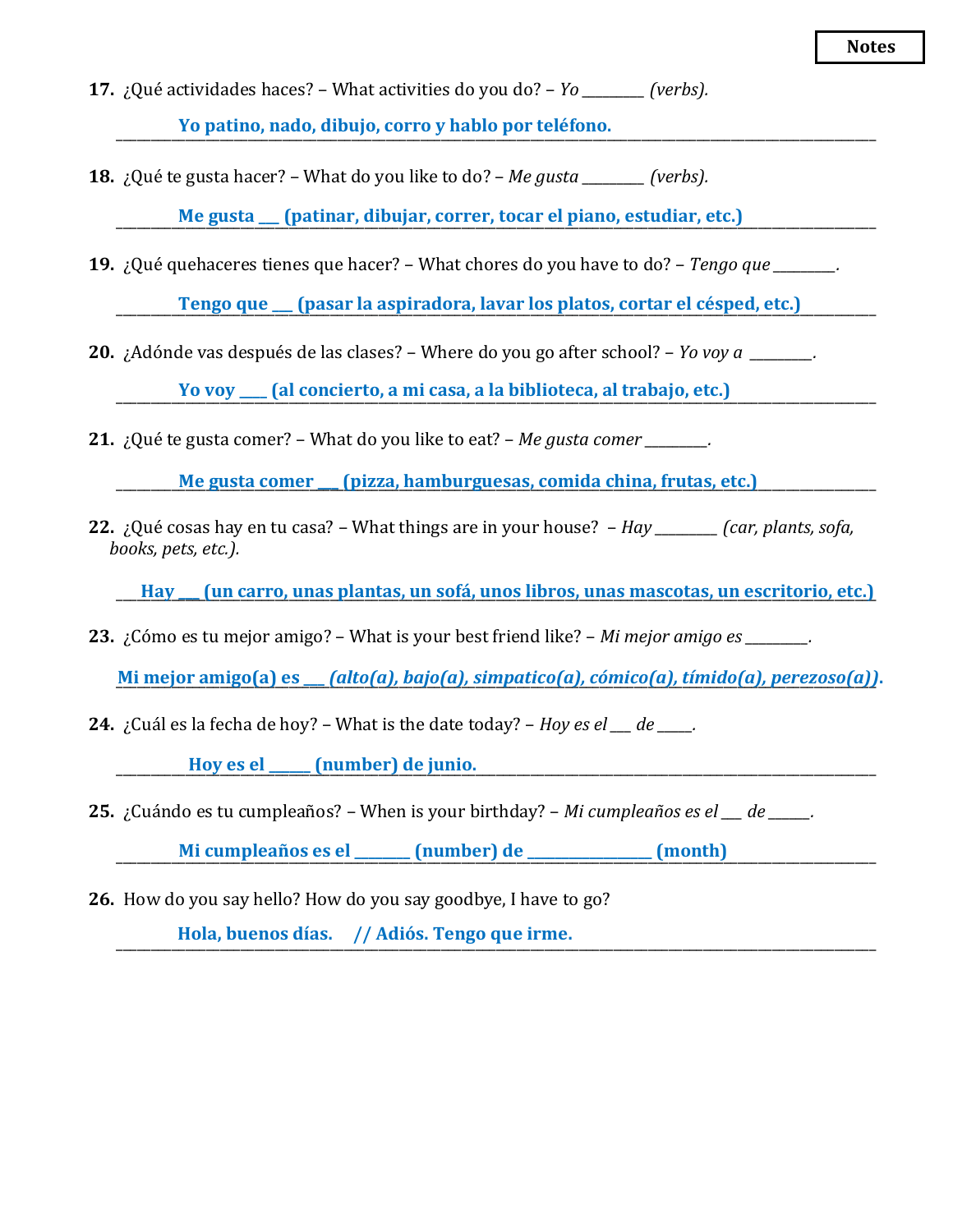### **3. Parts of the Test:**

#### **Speaking Test:** 25%

For the speaking test you will be asked questions in **Spanish** and need to answer in complete sentences in **Spanish**. You will be graded on the speaking rubric.

#### **Writing Test: 25%**

For the writing test, you will need to respond in Spanish to a given prompt. You may be asked to write an essay, write a short story, write a letter, create a written conversation, or provide another similar type of written piece. You will be graded on the writing rubric. The topics will follow the chapter topics and will be similar to the speaking.

#### **Listening Test: 25%**

For the listening test, you will hear various styles of listening samples in Spanish related to the vocabulary and grammar from this unit. These samples can range from conversations, sentences, and monologues to matching information to a picture. Then you will have to answer comprehension questions about what you heard. These questions may be true or false statements, fill-in-the-blank statements, short answer questions, or multiple-choice questions. The listening sections will be similar to what we have practiced in class.

#### **Reading Test: 25%**

For the reading test, you will have to read various styles of reading samples in Spanish related to the vocabulary and grammar from this unit. These samples can range from written conversations, sentences, and paragraphs to short stories. Then you will have to answer comprehension questions about what you heard. These questions may be true or false statements, fill-in-the-blank statements, short answer questions, or multiple-choice questions. The reading sections will be similar to what we have practiced in class and/or to the readings found in the book and workbook.

### **4. Grammar Review:**

#### **-AR Verbs:**

-<br>-<br>-<br>-<br><br><br><br><br><br><br><br><br><br><br><br><br><br><br><br><br><br><br><br><br><br><br><br><br><br>

**- ◇ →** 

|                  | $Yo - O$                         | $N$ osotros $(as)$ - |
|------------------|----------------------------------|----------------------|
|                  |                                  | amos                 |
|                  | Tú-as                            | Vosotros(as) -áis    |
|                  | Usted -a                         | Ustedes -an          |
|                  | Él/ella -a                       | Ellos/ellas -an      |
| ER Verbs:        |                                  |                      |
|                  | $\gamma$ <sub>0</sub> - $\alpha$ | $N$ osotros $(as)$ - |
|                  |                                  | emos                 |
|                  | Tú-es                            | $V$ osotros(as) -éis |
|                  | Usted -e                         | Ustedes -en          |
|                  | Él/ella -e                       | Ellos/ellas -en      |
| <b>IR Verbs:</b> |                                  |                      |
|                  | $\gamma$ <sub>0</sub> - $\alpha$ | Nosotros(as) -       |
|                  |                                  | imos                 |
|                  | Tú-es                            | Vosotros $(as) - is$ |
|                  | Usted -e                         | Ustedes -en          |
|                  | El/ella -e                       | Ellos/ellas -en      |
|                  |                                  |                      |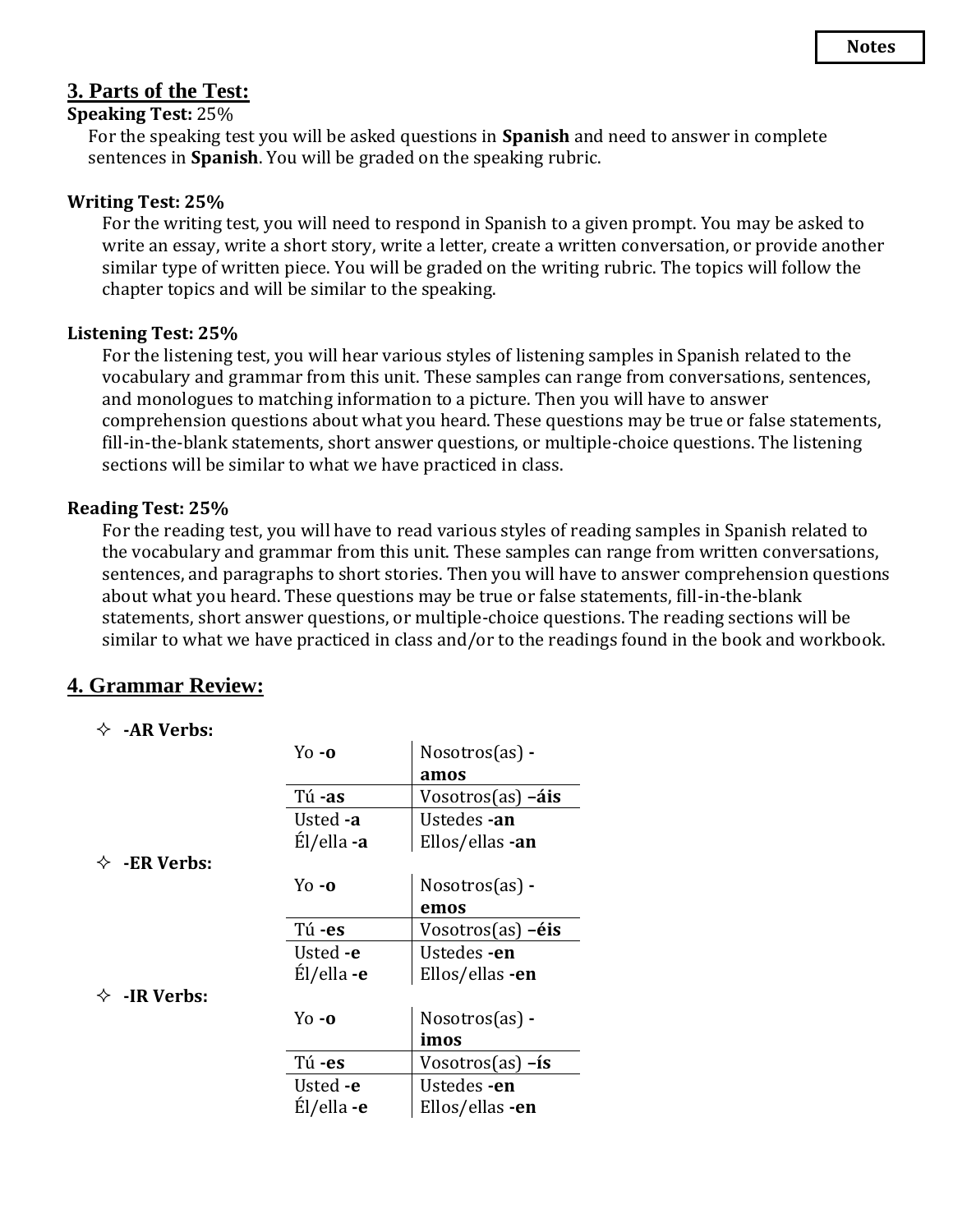$\Diamond$  **Ir** – **To go:** 

| Yo voy     | Nosotros(as) vamos |
|------------|--------------------|
| Tú vas     | Vosotros(as) vais  |
| Usted va   | Ustedes <b>van</b> |
| Él/ella va | Ellos/ellas van    |
|            |                    |

#### **Jugar – to play:**

| Yo juego      | Nosotros(as) jugamos |
|---------------|----------------------|
| Tú juegas     | Vosotros(as) jugáis  |
| Usted juega   | Ustedes juegan       |
| Él/ella juega | Ellos/ellas juegan   |

#### **Querer – to want:**

| Yo quiero      | Nosotros(as) queremos |
|----------------|-----------------------|
| Tú quieres     | Vosotros(as) queréis  |
| Usted quiere   | Ustedes quieren       |
| Él/ella quiere | Ellos/ellas quieren   |

#### **Tener – To have:**

- Can be used in the following idiomatic expressions:
	- $\div$  Tener años = To be vears old.
	- $\Diamond$  Tener que + infinitive = to have to do something

| Yo tengo      | Nosotros(as) tenemos |
|---------------|----------------------|
| Tú tienes     | Vosotros(as) tenéis  |
| Usted tiene   | Ustedes tienen       |
| Él/ella tiene | Ellos/ellas tienen   |

#### **Pronouns and Ser:**

■ Ser means to be. Use ser to identify a person or say where he or she is from. Use ser to describe what someone is like.

| Yo soy $-$ I am          | Nosotros(as) somos - We are            |  |
|--------------------------|----------------------------------------|--|
| Tú eres - You are        | Vosotros(as) <b>sois - You all are</b> |  |
| Usted es - You are       | Ustedes son - You all are              |  |
| $El/ella$ es – He/she is | Ellos/ellas son – They are             |  |

#### **Estar:**

■ Estar means to be. Use it for how you feel or where you are located.

| Yo estoy            | Nosotros(as) estamos |
|---------------------|----------------------|
| Tú estás            | Vosotros(as) estáis  |
| Usted está          | Ustedes están        |
| Él/ella <b>está</b> | Ellos/ellas están    |

#### **Forms of Gustar:**

- Use gustar to talk about what things people like. Remember use gusta if the item is singular. Use gustan if the item is plural.
	- $\Diamond$  A mí me gusta(n) I like
	- $\triangle$  A ti te gusta(n) You like
	- $\Diamond$  A usted le gusta(n) You (formal) like
	- $\triangle$  A él, ella le gusta(n) He/she likes
	- $\Diamond$  A nosotros(as) nos gusta(n) We like
	- $\Diamond$  A vosotros(as) os gusta(n) You all like
	- $\triangle$  A ustedes les gusta(n) You all like
	- $\triangle$  A ellos(as) les gusta(n) They like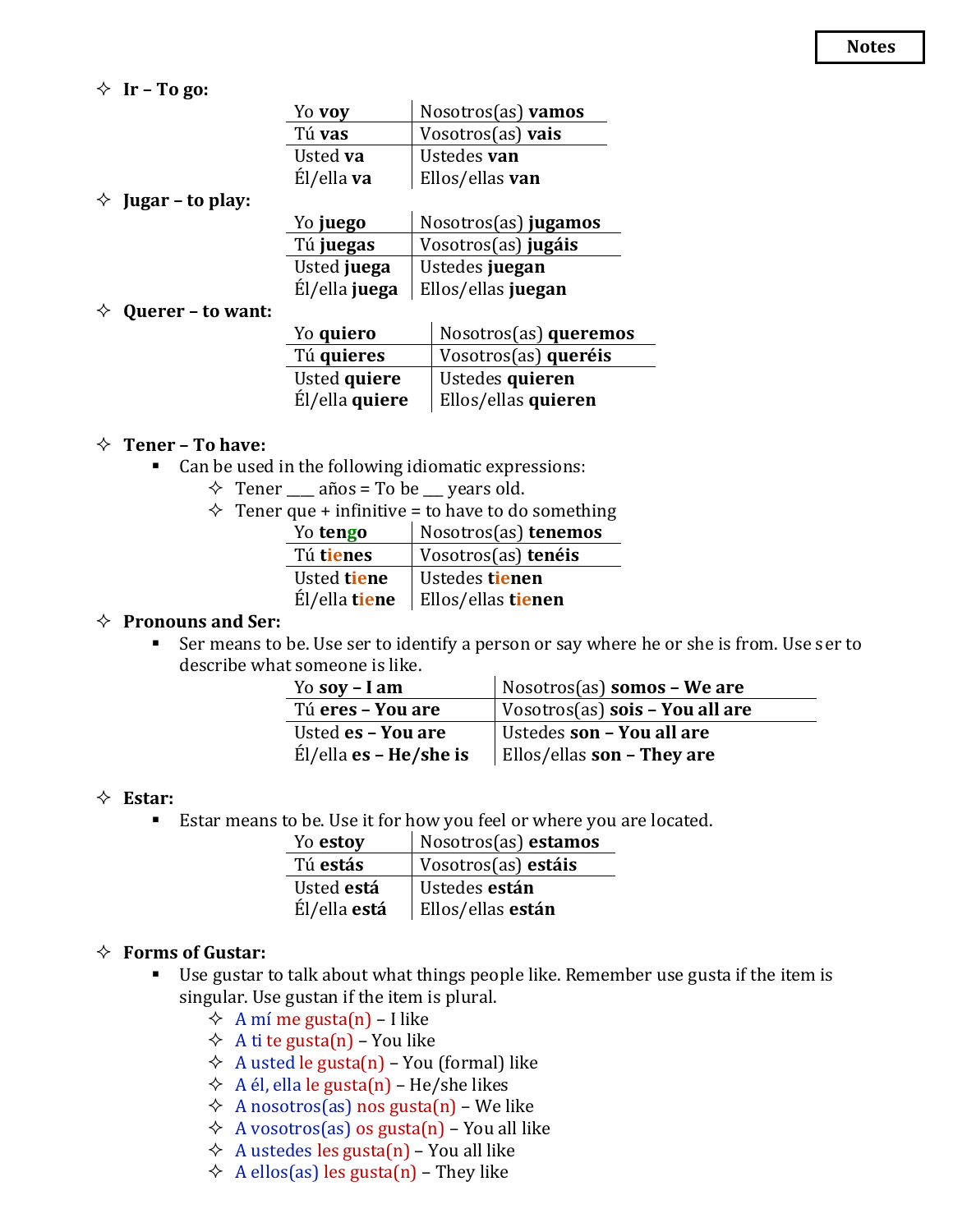### **-Go verbs:**

| Hacer (to do/make)    | Yo hago   | Tú haces  |
|-----------------------|-----------|-----------|
| Poner (to put)        | Yo pongo  | Tú pones  |
| Traer (to bring)      | Yo traigo | Tú traes  |
| Venir (to come)       | Yo vengo  | Tú vienes |
| Salir (to leave)      | Yo salgo  | Tú sales  |
| Saber (to know facts) | Yo sé     | Tú sabes  |
| Ver (to see)          | Yo veo    | Tú ves    |
| Tener (to have)       | Yo tengo  | Tú tienes |

### **Possessive Adjectives:**

- Mi/mis = my
- $\bullet$  Tu/tus = your
- Su/sus = his/her/your/their
- Nuestro(a)(s) = our
- Vuestro(a)(s) = your (in Spain)

## **5. Vocabulary Review:**

| <b>Vocabulary List 1-1</b> |
|----------------------------|
|                            |

| Section A - Asking someone's name and  |                                                  | <b>Section C</b> - Introducing others                   |                                |  |
|----------------------------------------|--------------------------------------------------|---------------------------------------------------------|--------------------------------|--|
| saying yours                           |                                                  |                                                         |                                |  |
| ¿Cómo se llama él<br>$\text{(ella)}$ ? | What's his (her) name?                           | Encantado $(a)$                                         | Pleased/Nice to meet you.      |  |
| ¿Cómo se llama                         | What's your name? (formal)                       | Ésta es Rosa/la                                         | This is Rosa/Mrs.              |  |
| usted?                                 |                                                  | señora                                                  |                                |  |
| ¿Cómo te llamas?                       | What's your name?<br>(familiar)                  | Éste es Juan/el señor                                   | This is Juan/Mr.               |  |
| Él (Ella) es                           | He (She) is                                      | Estudiante                                              | Student (male or female)       |  |
| Él (Ella) se llama                     | His (Her) name is                                | Igualmente                                              | Likewise                       |  |
| Me llamo                               | My name is                                       | Mi mejor amiga                                          | My best friend (female)        |  |
| ¿Quién es?                             | Who is?                                          | Mi mejor amigo                                          | My best friend (male)          |  |
| Soy                                    | l'm                                              | Mi profesora                                            | My teacher (female)            |  |
| ¿Y tú?                                 | And you? (familiar)                              | Mi profesor                                             | My teacher (male)              |  |
|                                        |                                                  | de ciencias                                             | science                        |  |
|                                        |                                                  | de español                                              | Spanish                        |  |
|                                        | <b>Section B</b> - Asking and saying how you are | La muchacha                                             | The girl                       |  |
| Adiós                                  | Goodbye                                          | El muchacho                                             | The boy                        |  |
| <b>Buenas noches</b>                   | Good evening, good night                         | Mucho gusto                                             | Pleased/Nice to meet you       |  |
| Buenas tardes                          | Good afternoon                                   | Una compañera de                                        | A (female) classmate           |  |
|                                        |                                                  | clase                                                   |                                |  |
| Buenos días                            | Good morning                                     | Un compañero de clase<br>A (male) classmate             |                                |  |
| ¿Cómo está usted?<br>How are you?      |                                                  |                                                         |                                |  |
| Estoy bien, gracias.                   | I'm fine, thanks.                                | <b>Section D</b> - Saying where you and others are from |                                |  |
| Estoy regular/mal.                     | I'm all right/not so good.                       | ¿De dónde eres?                                         | Where are you from? (familiar) |  |
| Hasta luego                            | See you later                                    | ¿De dónde es?                                           | Where is  From?                |  |
| Hasta mañana                           | See you tomorrow                                 | ¿De dónde es usted?                                     | Where are you from? (formal?   |  |
| Hasta pronto                           | See you soon                                     | Es de                                                   | He (She) is from               |  |
| Hola, ¿cómo estás?                     | Hi, how are you?                                 | Ser                                                     | To be                          |  |
| Más o menos.                           | So-so                                            | Soy de                                                  | I'm from                       |  |
| Nos vemos                              | See you.                                         | Yo                                                      |                                |  |
| ¿Qué tal?                              | How's it going?                                  | Tú                                                      | You (familiar/informal)        |  |
| Señor                                  | Sir, Mr.                                         | Él                                                      | He                             |  |
| Señora                                 | Ma'am, Mrs.                                      | Ella                                                    | She                            |  |
| Señorita                               | Miss                                             | Usted                                                   | You (formal)                   |  |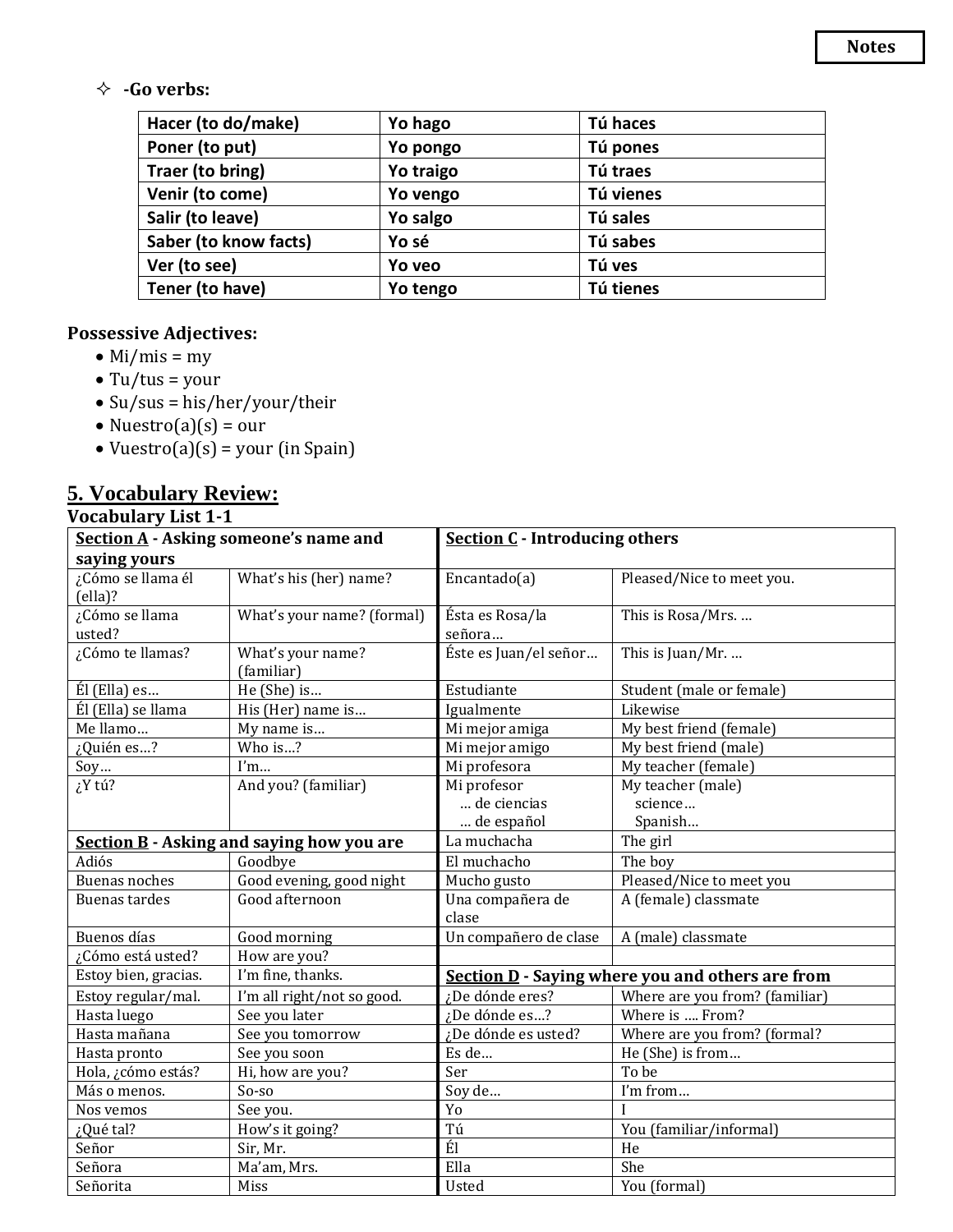| Tengo que irme  | I have to go.     | We<br><b>Nosotros</b>              |                               |
|-----------------|-------------------|------------------------------------|-------------------------------|
| $\chi$ Y usted? | And you? (formal) | We (all female)<br><b>Nosotras</b> |                               |
|                 |                   | Vosotros/Vosotras                  | You all (familiar) Spain only |
|                 |                   | Ellos                              | They                          |
|                 |                   | Ellas                              | They (all female)             |
|                 |                   | <b>Ustedes</b>                     | You all                       |

#### **Vocabulary 1-2 List:**

| <b>Section A</b> - Exchanging phone numbers and |                                  | Section $C$ - Giving the date and the day         |                                      |  |
|-------------------------------------------------|----------------------------------|---------------------------------------------------|--------------------------------------|--|
| numbers 0-31                                    |                                  |                                                   |                                      |  |
| ¿Cuál es el teléfono de?                        | What's  telephone<br>number?     | Es el primero (dos, tres) de                      | It's the first (second, third)<br>of |  |
| ¿Cuál es tu teléfono?                           | What's your telephone<br>number? | Hoy es lunes.                                     | Today is Monday.                     |  |
| Cero                                            | Zero                             | ¿Qué día es hoy?                                  | What day is today?                   |  |
| Uno                                             | <b>One</b>                       | ¿Qué fecha es hoy?                                | What's today's date?                 |  |
| Dos                                             | Two                              | lunes                                             | Monday                               |  |
| <b>Tres</b>                                     | Three                            | martes                                            | Tuesday                              |  |
| Cuatro                                          | Four                             | miércoles                                         | Wednesday                            |  |
| Cinco                                           | Five                             | jueves                                            | Thursday                             |  |
| Seis                                            | Six                              | viernes                                           | Friday                               |  |
| Siete                                           | Seven                            | sábado                                            | Saturday                             |  |
| <b>Ocho</b>                                     | Eight                            | domingo                                           | Sunday                               |  |
| Nueve                                           | Nine                             | <b>Section D - Months of the year and seasons</b> |                                      |  |
| Diez                                            | Ten                              | enero                                             | January                              |  |
| Once                                            | Eleven                           | febrero                                           | February                             |  |
| Doce                                            | Twelve                           | marzo                                             | March                                |  |
| Trece                                           | Thirteen                         | abril                                             | April                                |  |
| Catorce                                         | Fourteen                         | mayo                                              | May                                  |  |
| Quince                                          | Fifteen                          | junio                                             | June                                 |  |
| Dieciséis                                       | Sixteen                          | julio                                             | July                                 |  |
| Diecisiete                                      | Seventeen                        | agosto                                            | August                               |  |
| Dieciocho                                       | Eighteen                         | septiembre                                        | September                            |  |
| Diecinueve                                      | Nineteen                         | octubre                                           | October                              |  |
| Veinte                                          | Twenty                           | noviembre                                         | November                             |  |
| Veintiuno                                       | Twenty-one                       | diciembre                                         | December                             |  |
| Veintidós                                       | Twenty-two                       | primavera                                         | Spring                               |  |
| Veintitrés                                      | Twenty-three                     | verano                                            | Summer                               |  |
| Veinticuatro                                    | Twenty-four                      | otoño                                             | Fall/Autumn                          |  |
| Veinticinco                                     | Twenty-five                      | invierno                                          | Winter                               |  |
| Veintiséis                                      | Twenty-six                       |                                                   |                                      |  |
| Veintisiete                                     | Twenty-seven                     | <b>Section E</b> - Giving email addresses         |                                      |  |
| Veintiocho                                      | Twenty-eight                     | ¿Cómo se escribe?                                 | How do you spell?                    |  |
| Veintinueve                                     | Twenty-nine                      | Se escribe                                        | It's spelled                         |  |
| Treinta                                         | Thirty                           | ¿Cuál es el correo                                | What is _____'s email                |  |
|                                                 |                                  | electrónico de _?                                 | address?                             |  |
| Treinta y uno                                   | Thirty-one                       | ¿Cuál es tu correo<br>electrónico?                | What's your email address?           |  |
| <b>Section B - Telling time</b>                 |                                  | Es                                                | It's                                 |  |
| De la mañana<br>In the morning, A.M             |                                  |                                                   |                                      |  |
| De la noche                                     | At night, P.M.                   |                                                   |                                      |  |
| De la tarde                                     | In the afternoon, P.M.           |                                                   |                                      |  |
| En punto                                        | On the dot                       |                                                   |                                      |  |
| Es la una                                       | It's one o'clock                 |                                                   |                                      |  |
| Medianoche                                      | Midnight                         |                                                   |                                      |  |
| Mediodía                                        | Midday, noon                     |                                                   |                                      |  |
| Menos cuarto                                    | A quarter to                     |                                                   |                                      |  |
| ¿Qué hora es?                                   | What time is it?                 |                                                   |                                      |  |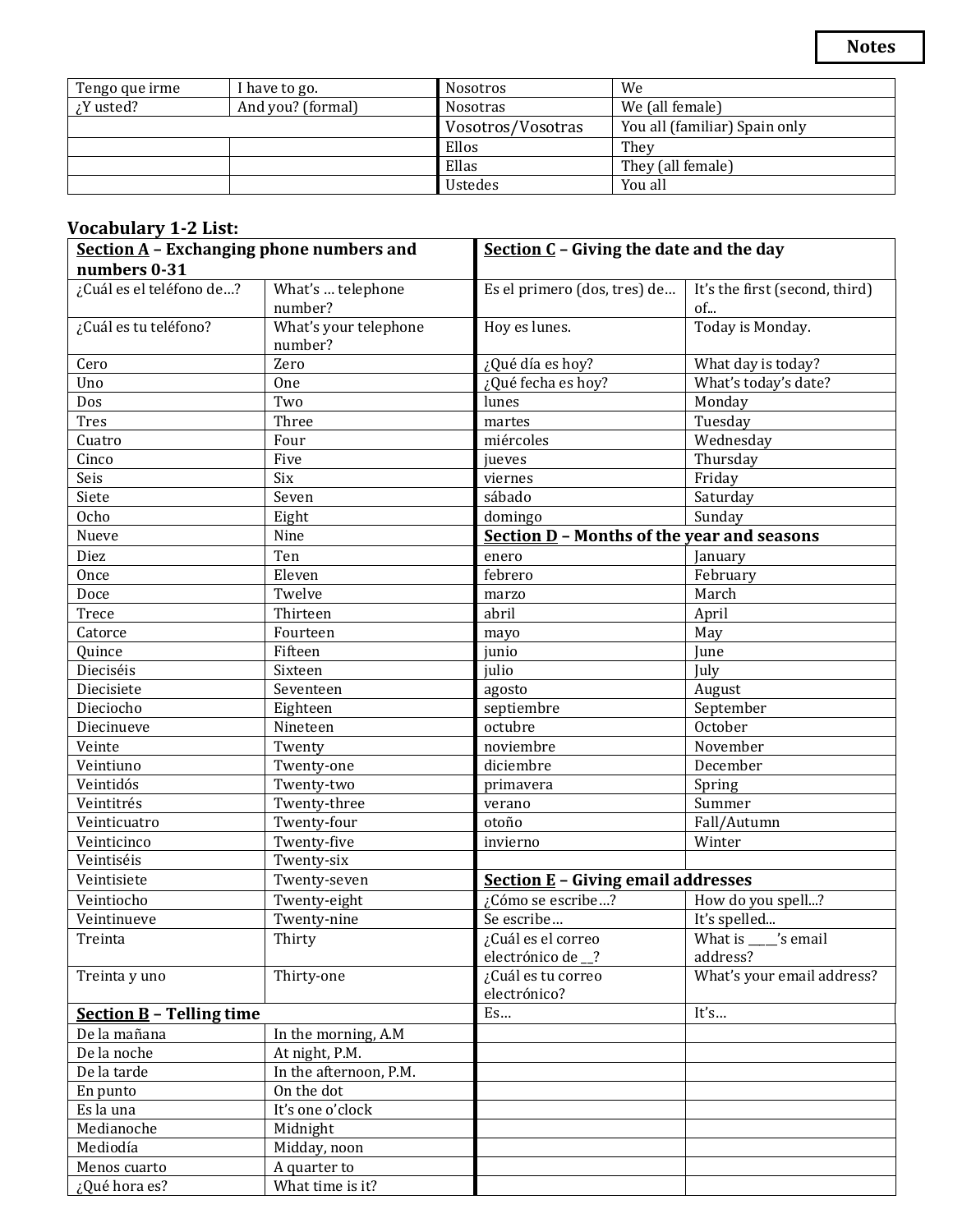| Son las  | It's  o'clock. |  |
|----------|----------------|--|
| Y cuarto | A quarter past |  |
| Y media  | Half past      |  |

### **Vocabulary 2-1:**

| Español            | Inglés                    | Español                  | Inglés                    |
|--------------------|---------------------------|--------------------------|---------------------------|
| Aburrido(a)        | <b>Boring</b>             | Serio(a)                 | Serious                   |
| Activo(a)          | Active                    | Simpático(a)             | Friendly, nice            |
| Alto(a)            | Tall                      | Soy                      | I'm                       |
| Antipático(a)      | Unfriendly                | También                  | Also                      |
| Atlético(a)        | Athletic                  | Tímido(a)                | Shy                       |
| Bajo(a)            | <b>Short</b>              | Tonto(a)                 | Silly, foolish            |
| <b>Bastante</b>    | Pretty, quite, fairly     | Trabajador(a)            | Hard-working              |
| Bonito(a)          | Pretty                    | Un poco                  | A little                  |
| Cómico(a)          | Funny                     | ¿Cuándo es el cumpleaños | When is 's birthday?      |
|                    |                           | de?                      |                           |
| ¿Cómo eres?        | What are you like?        | ¿Cuándo es tu            | When is your birthday?    |
|                    |                           | cumpleaños?              |                           |
| ¿Cómo es?          | What is  like?            | ¿Cuántos años tiene?     | How old is?               |
| Eres ?             | Are you ?                 | ¿Cuántos años tienes?    | How old are you?          |
| Es                 | Is (he, she, it) ?        | Él (ella) tiene  años.   | He (she) is  years old.   |
| Extrovertido(a)    | Outgoing                  | Es el [day] de [month]   | It's the [day] of [month] |
| Gracioso(a)        | Witty, funny              | Tengo  años              | I'm  years old            |
| Guapo(a)           | Good looking              | Treinta y dos            | Thirty-two                |
| <b>Intelectual</b> | Intellectual, smart       | Treinta y tres           | Thirty-three              |
| Inteligente        | Intelligent, smart        | Cuarenta                 | Forty                     |
| Moreno(a)          | Dark-haired, dark-skinned | Cincuenta                | Fifty                     |
| Muy                | Very                      | <b>Sesenta</b>           | Sixty                     |
| Pelirrojo          | Redheaded                 | <b>Setenta</b>           | Seventy                   |
| Perezoso(a)        | Lazy                      | <b>Ochenta</b>           | Eighty                    |
| Romántico(a)       | Romantic                  | Noventa                  | Ninety                    |
| Rubio(a)           | Blonde                    | <b>Cien</b>              | One Hundred               |

### **Vocabulary 2-2:**

| Español              | Inglés                     | Español                     | Inglés                     |
|----------------------|----------------------------|-----------------------------|----------------------------|
| El ajedrez           | Chess                      | Horrible                    | Horrible                   |
| Los animales         | Animals                    | Interesante                 | Interesting                |
| Los carros           | Cars                       | Los libros (de aventuras,   | (adventure, romance) books |
|                      |                            | de amor)                    |                            |
| La comida china      | Chinese (Italian, Mexican) | Malo(a)                     | Bad                        |
| (italiana, mexicana) | food                       |                             |                            |
| Los deportes         | Sports                     | La música (de)              | Music (of/by)              |
| Es algo divertido(a) | It's kind of fun           | Las películas (de ciencia   | (science fiction, horror,  |
|                      |                            | ficción, de terror, de      | mystery) movies            |
|                      |                            | misterio)                   |                            |
| Es bastante bueno(a) | It's quite good            | La pizza                    | Pizza                      |
| Es delicioso(a)      | It's delicious             | Las verduras                | Vegetables                 |
| Es pésimo $(a)$      | It's awful                 | Los videojuegos             | Videogames                 |
| <b>Fenomenal</b>     | Awesome                    | Me da igual                 | It's all the same to me    |
| Las fiestas          | Parties                    | Me gusta $(n)$ mucho        | I like  a lot.             |
| Formidable           | Great                      | Me gusta(n) más             | I like  more.              |
| Las frutas           | Fruit                      | No, no me gusta(n)          | No, I don't like           |
| Las hamburguesas     | Hamburgers                 | $\chi$ Te gusta(n) ?        | Do you like ?              |
| El helado            | Ice cream                  | $\chi$ Te gusta(n) más  o ? | Do you like  or  more?     |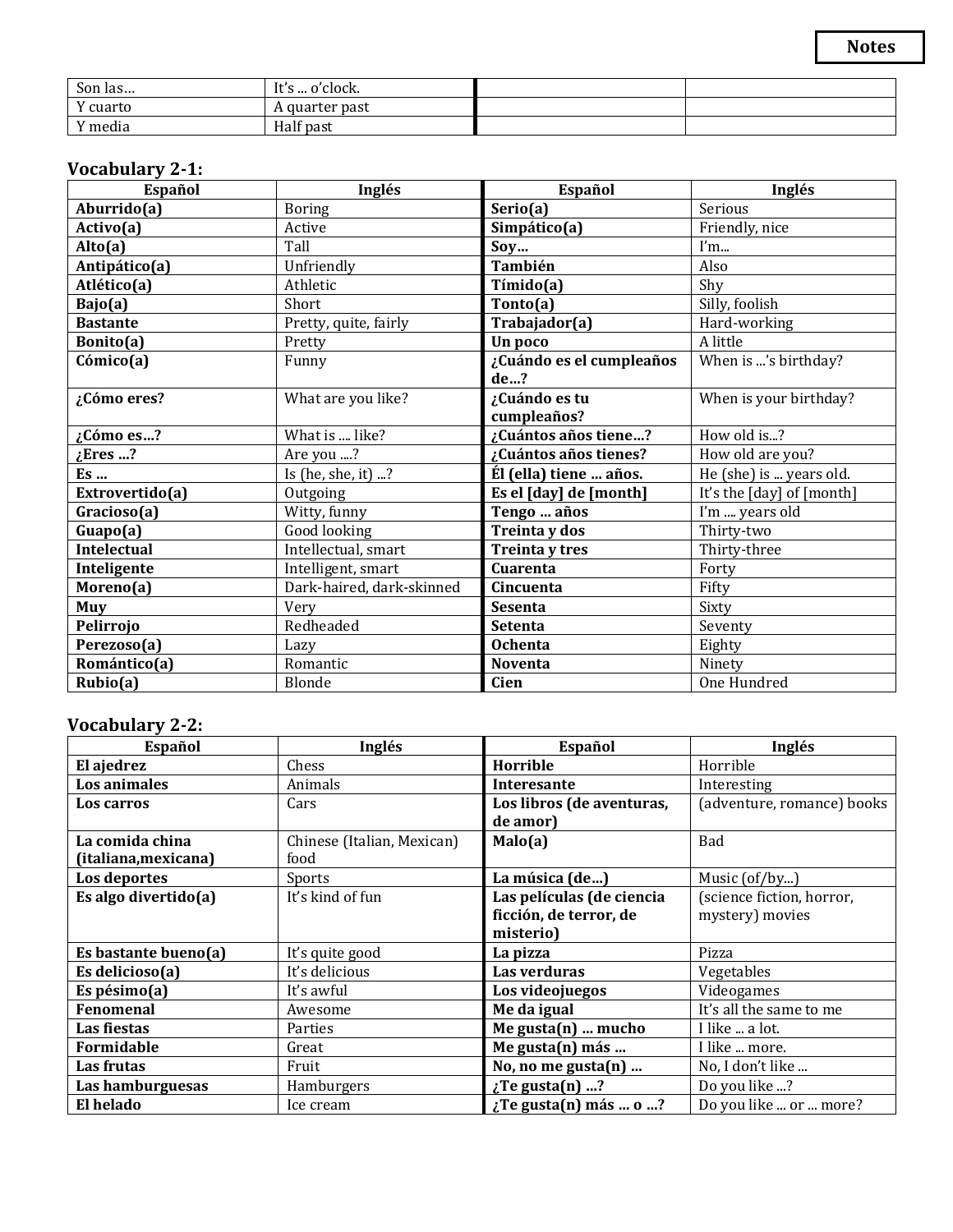### **Vocabulary 3-1:**

| Español                      | Inglés                   | Español                       | Inglés                       |
|------------------------------|--------------------------|-------------------------------|------------------------------|
| A mis amigos y a mí nos      | My friends and I like to | con mis amigos(as)            | With my friends              |
| gusta                        |                          |                               |                              |
| A nosotros/ellos(as)         | We/They like to          | con mi familia                | With my family               |
| nos/les gusta                |                          |                               |                              |
| <b>Alquilar videos</b>       | Rent videos              | Conmigo                       | With me                      |
| El básquetbol                | Basketball               | Contigo                       | With you                     |
| El béisbol                   | Baseball                 | Está bien                     | All right                    |
| Cantar                       | To sing                  | Ni idea                       | I have no idea               |
| El centro comercial          | Mall                     | ¿Qué quieres hacer hoy?       | What do you want to do       |
|                              |                          |                               | today?                       |
| El cine                      | Movie theater            | Querer ( $e \rightarrow ie$ ) | To want                      |
| Comer                        | To eat                   | Quiero ir                     | I want to go                 |
| Correr                       | To run                   | $(a/de)$ Mí                   | (To/from) Me                 |
| <b>Dibujar</b>               | To draw                  | $(a/de)$ Ti                   | (To/from) You                |
| <b>Escribir cartas</b>       | To write letters         | (a/de) Usted                  | (To/from) You (formal)       |
| Escuchar música              | Listen to music          | $(a/de)$ El                   | (To/from) Him                |
| El fútbol                    | Soccer                   | $(a/de)$ Ella                 | (To/from) Her                |
| El fútbol americano          | Football                 | (a/de) Nosotros(as)           | (To/from) Us                 |
| Hacer ejercicio              | To exercise              | (a/de) Vosotros(as)           | (To/from) you all (informal) |
| Hacer la tarea               | To do homework           | (a/de) Ustedes                | (To/from) you all (formal)   |
| Ir al cine                   | To go to the movies      |                               |                              |
| Ir de compras                | To go shopping           |                               |                              |
| Los juegos de mesa           | Board games              |                               |                              |
| Jugar ( $u \rightarrow ue$ ) | To play                  |                               |                              |
| Leer las revistas y          | To read magazines and    |                               |                              |
| novelas                      | novels                   |                               |                              |
| Me gusta                     | I like to                |                               |                              |
| Montar en bicicleta          | To ride a bike           |                               |                              |
| <b>Nadar</b>                 | To swim                  |                               |                              |
| <b>Navegar por Internet</b>  | To surf the Internet     |                               |                              |
| Pasar el rato solo(a)        | To spend time alone      |                               |                              |
| <b>Pasear</b>                | To go for a walk         |                               |                              |
| <b>Patinar</b>               | To skate                 |                               |                              |
| ¿Qué te gusta hacer?         | What do you like to do?  |                               |                              |
| Salir con amigos             | To go out with friends   |                               |                              |
| El tenis                     | Tennis                   |                               |                              |
| Ver televisión               | To watch television      |                               |                              |
| El volibol                   | Volleyball               |                               |                              |

### **Vocabulary 3-2:**

| Español             | Inglés                   | Español                  | Inglés               |
|---------------------|--------------------------|--------------------------|----------------------|
| ¿Adónde vas?        | Where do you go?         | ¿Qué hace?               | What does  do?       |
| <b>Bailar</b>       | To dance                 | ¿Qué haces?              | What do you do?      |
| El baile            | Dance                    | La reunión               | Meeting              |
| La casa de          | s house                  | Tocar el piano           | To play the piano    |
| El colegio          | School                   | <b>Trabajar</b>          | To work              |
| cuando hace buen    | when the weather is good | El trabajo               | Work                 |
| tiempo              |                          |                          |                      |
| cuando hace mal     | when the weather is bad  | A veces                  | Sometimes            |
| tiempo              |                          |                          |                      |
| <b>Descansar</b>    | To rest                  | (casi) nunca             | (almost) never       |
| El ensayo           | Rehearsal                | (casi) siempre           | (almost) always      |
| El entrenamiento    | Practice                 | ¿Con qué frecuencia vas? | How often do you go? |
| <b>Estudiar</b>     | To study                 | Después de clases        | After class          |
| El gimnasio         | Gym                      | <b>Todos los días</b>    | Everyday             |
| Hablar por teléfono | To talk on the phone     | <b>Los lunes</b>         | On Mondays           |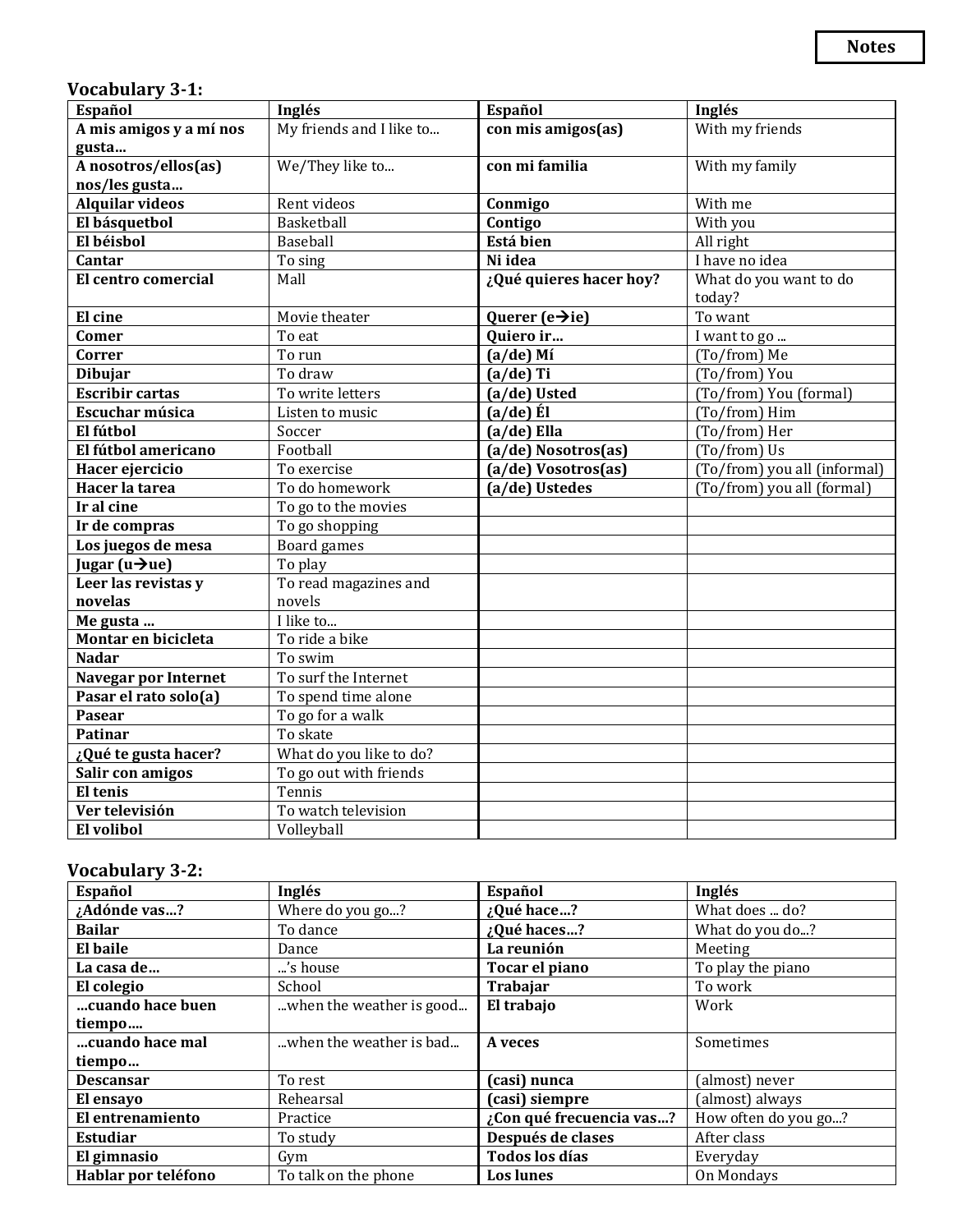| La iglesia                | Church                     | Los martes      | On Tuesdays   |
|---------------------------|----------------------------|-----------------|---------------|
| Le gusta                  | He/She likes               | Los miércoles   | On Wednesdays |
| No va a ninguna parte     | He/She doesn't go anywhere | Los jueves      | On Thursdays  |
| El parque                 | The park                   | Los viernes     | On Fridays    |
| La piscina                | Pool                       | Los sábados     | On Saturdays  |
| La playa                  | The beach                  | Los domingos    | On Sundays    |
| <b>Practicar deportes</b> | To play sports             | Fines de semana | Weekends      |
| ¿Qué hace?                | What does  do?             | La semana       | Week          |

### **Weather:**

| Español                        | Inglés                        |
|--------------------------------|-------------------------------|
| ¿Qué tiempo hace?              | What's the weather            |
| Hace buen tiempo               | It's good weather             |
| Hace mal tiempo                | It's bad weather              |
| La temperatura es de __ grados | The temperature is _ degrees. |
| Hace sol/Hay sol               | It's sunny                    |
| Hace calor                     | It's hot                      |
| <b>Hace fresco</b>             | It's cool                     |
| Hace frío                      | It's cold                     |
| Hace viento                    | It's windy                    |
| Hay nubes / está nublado       | It's cloudy                   |
| Llueve / hay lluvia            | It's raining                  |
| Nieva / hay nieve              | It's snowing                  |
| Está parcialmente nublado      | It's partly cloudy            |
| <b>Hay luna</b>                | There is a moon               |
| El sol brilla                  | The sun shines                |

## **Vocabulary 4-1:**

| Español                   | Inglés                       | Español                     | Inglés                       |
|---------------------------|------------------------------|-----------------------------|------------------------------|
| El bolígrafo              | Pen                          | El arte, las artes          | Art, the arts                |
| La calculadora            | Calculator                   | La biología                 | Biology                      |
| La carpeta                | Folder                       | Las ciencias                | Science                      |
| La computadora            | Computer                     | La computación              | Computer science             |
| El cuaderno               | Notebook                     | ¿Cuál es tu materia         | What's your favorite         |
|                           |                              | preferida?                  | subject?                     |
| El diccionario            | Dictionary                   | La educación física         | Physical education           |
| El lápiz/los lápices      | Pencil/Pencils               | Es fácil/difícil            | It's easy/hard               |
| La mochila                | Backpack                     | El español                  | Spanish                      |
| Mucho(a)                  | A lot of, much               | El francés                  | French                       |
| Muchos(as)                | A lot of, many               | La historia                 | History                      |
| ¿Necesitas algo para el   | Do you need anything for     | El inglés                   | English                      |
| colegio/la clase de arte? | school/art class?            |                             |                              |
| No, no necesito nada      | No, I don't need anything    | Las matemáticas             | <b>Mathematics</b>           |
| El papel                  | Paper                        | Las materias                | School subjects              |
| Poco(a)                   | Little, not much             | Mi materia preferida es     | My favorite subject is       |
| Pocos(as)                 | Few, not many                | Primero tengo y después     | First I have and afterwards  |
|                           |                              | tengo                       | I have                       |
| La regla                  | Ruler                        | Por la mañana/tarde         | In the morning/afternoon     |
| El reloj/los relojes      | Clock, watch/Clocks, watches | ¿Qué clases tienes esta     | What classes do you have     |
|                           |                              | tarde?                      | this afternoon?              |
| La ropa                   | Clothes                      | La química                  | Chemistry                    |
| Sí, necesito muchas cosas | Yes, I need a lot of things  | El taller                   | Shop, workshop               |
| Sí, tengo un montón       | Yes, I have a ton of them.   | Tener                       | To have                      |
| Tienes?                   | Do you have?                 | Venir                       | To come                      |
| Un/una                    | A, an                        | Tener que + infinitive      | To have to do something      |
| Unos/unas                 | Some                         | Tener ganas de + infinitive | To feel like doing something |
| Los útiles escolares      | School supplies              | Tener prisa                 | To be in a hurry             |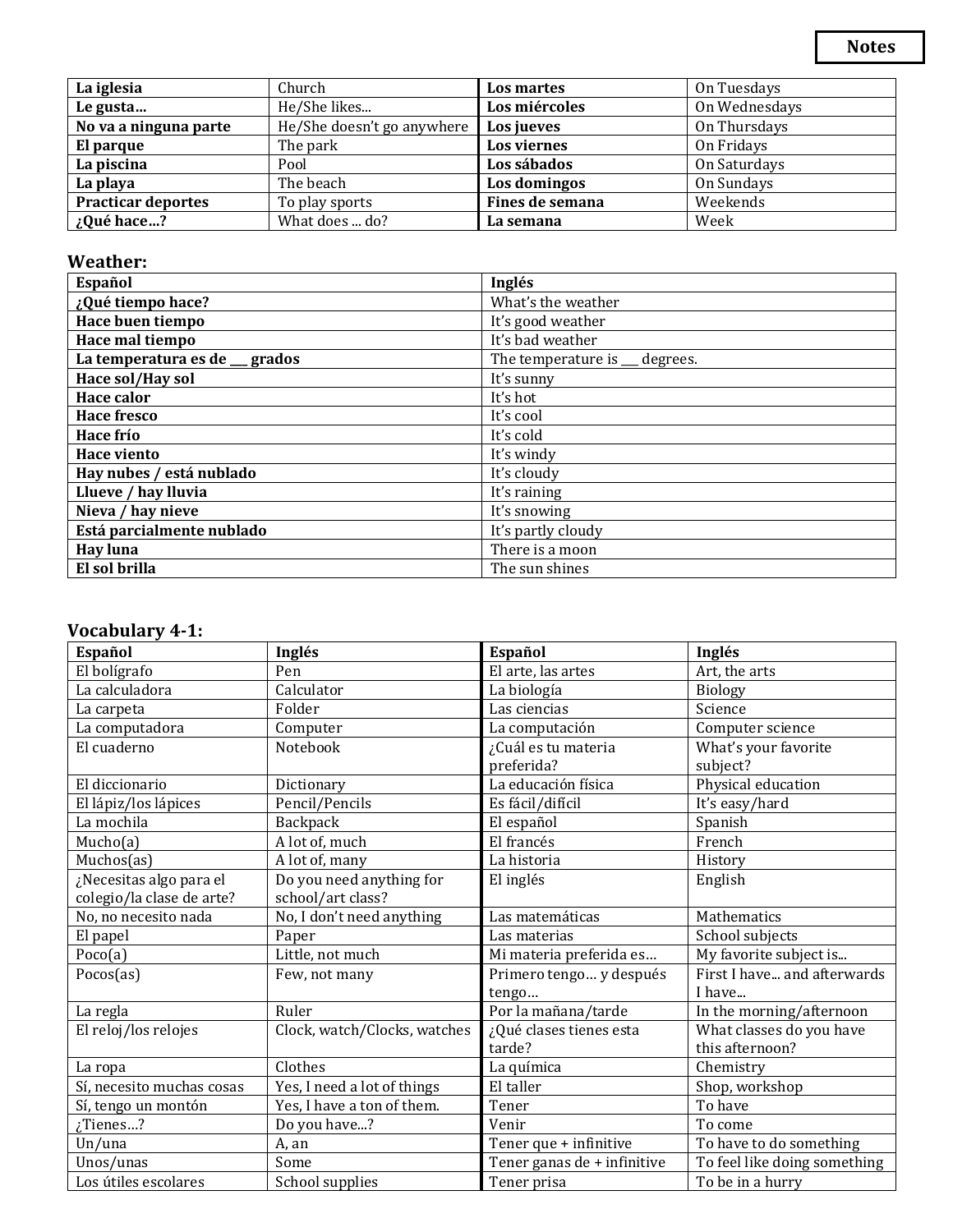| Los zapatos | Shoes  | l'ener (mucha'<br>) hambre | To be <sub>L</sub><br>(very) hungry |
|-------------|--------|----------------------------|-------------------------------------|
| El alemán   | German | l'ener (mucha) sed         | To be (very) thirsty                |
| El almuerzo | Lunch  |                            |                                     |

### **Vocabulary 4-2:**

| Español            | Inglés                  | Español                        | Inglés             |
|--------------------|-------------------------|--------------------------------|--------------------|
| ¿A qué hora vas a? | What time are you going | Ver                            | To watch, to see   |
|                    | $\mathsf{to}$ ?         |                                |                    |
| El auditorio       | Auditorium              | El viernes próximo             | Next Friday        |
| La biblioteca      | Library                 | Leer                           | To read            |
| La cafetería       | Cafeteria               | Beber                          | To drink           |
| La clase de baile  | Dance class             | Asistir                        | To attend          |
| El concierto       | Concert                 | Abrir                          | To open            |
| El estadio         | Stadium                 | Interrumpir                    | To interrupt       |
| Esta semana        | This week               | Comer                          | To eat             |
| Este fin de semana | This weekend            | Correr                         | To run             |
| Hacer              | To do, to make          | Escribir                       | To write           |
| Hay                | There is, there are     | Ver (*Yo veo)                  | To see             |
| Mañana             | Tomorrow                | Hacer (*Yo hago)               | To do/make         |
| El partido de      | game                    | Poner (*Yo pongo)              | To put             |
| Pasado mañana      | Day after tomorrow      | Traer (*Yo traigo)             | To bring           |
| Poner              | To put                  | Saber (*Yo sé)                 | To know facts      |
| La próxima semana  | Next week               | Salir (*Yo salgo)              | To leave           |
| Saber (de)         | To know information, to | Venir (*Yo vengo, tú vienes)   | To come to a place |
|                    | know about              |                                |                    |
| Salir (de)         | To go out, to leave     | Tener (*Yo tengo)              | To have            |
| El salón de clase  | Classroom               | Querer (*Yo quiero)            | To want            |
| Traer              | To bring                | Ir (Voy, vas, va, vamos, váis, | To go              |
|                    |                         | van)                           |                    |

#### **Vocabulary 5-1:**

| Español                  | Inglés                   | Español                    | Inglés                   |
|--------------------------|--------------------------|----------------------------|--------------------------|
| * Canoso(a)              | Gray-haired              | Merendar (e->ie)           | To have a snack          |
| * Castaño(a)             | Dark brown               | Dormir (o->ue)             | To sleep                 |
| Moreno(a)                | Brown hair               | Empezar (e->ie)            | To begin, start          |
| Rubic(a)                 | <b>Blonde</b> hair       | Entender (e->ie)           | To understand            |
| Pelirrojo(a)             | Red-haired               | Almorzar (o->ue)           | To have lunch            |
| Pelo negro               | Black hair               | Volver (o->ue)             | To go back or come back  |
| El pelo                  | Hair                     | En mi familia somos cuatro | There are 4 people in my |
|                          |                          | personas.                  | family                   |
| Calvo(a)                 | Bald                     | Los abuelos                | Grandparents             |
| * Largo(a)               | Long (in length)         | El abuelo                  | Grandfather              |
| Corto(a)                 | Short (in length)        | La abuela                  | Grandmother              |
| Los ojos                 | Eyes                     | Los padres                 | Parents                  |
| * Los ojos azules        | Blue eyes                | El padre                   | Father                   |
| * Los ojos de color café | Brown eyes               | La madre                   | Mother                   |
| Los ojos negros          | Black eyes               | Los tíos                   | Aunts and uncles         |
| Los ojos verdes          | Green eyes               | El tío                     | Uncle                    |
| Los ojos pardos          | Hazel eyes               | La tía                     | Aunt                     |
| * Delgado(a)             | Thin                     | Los primos                 | Cousins                  |
| * Gordo(a)               | Fat                      | $El/la$ primo $(a)$        | Cousin                   |
| Hasta                    | Until                    | Los hermanos               | Siblings                 |
| * Viejo(a)               | Old                      | El hermano                 | <b>Brother</b>           |
| * Joven                  | Young                    | La hermana                 | Sister                   |
| * Mayor                  | Older                    | Los hijos                  | Children                 |
| * Menor                  | Younger                  | El hijo                    | Son                      |
| * La persona             | Person                   | La hija                    | Daughter                 |
| Todos(as)                | Everyone, all of us, All | Los nietos                 | Grandchildren            |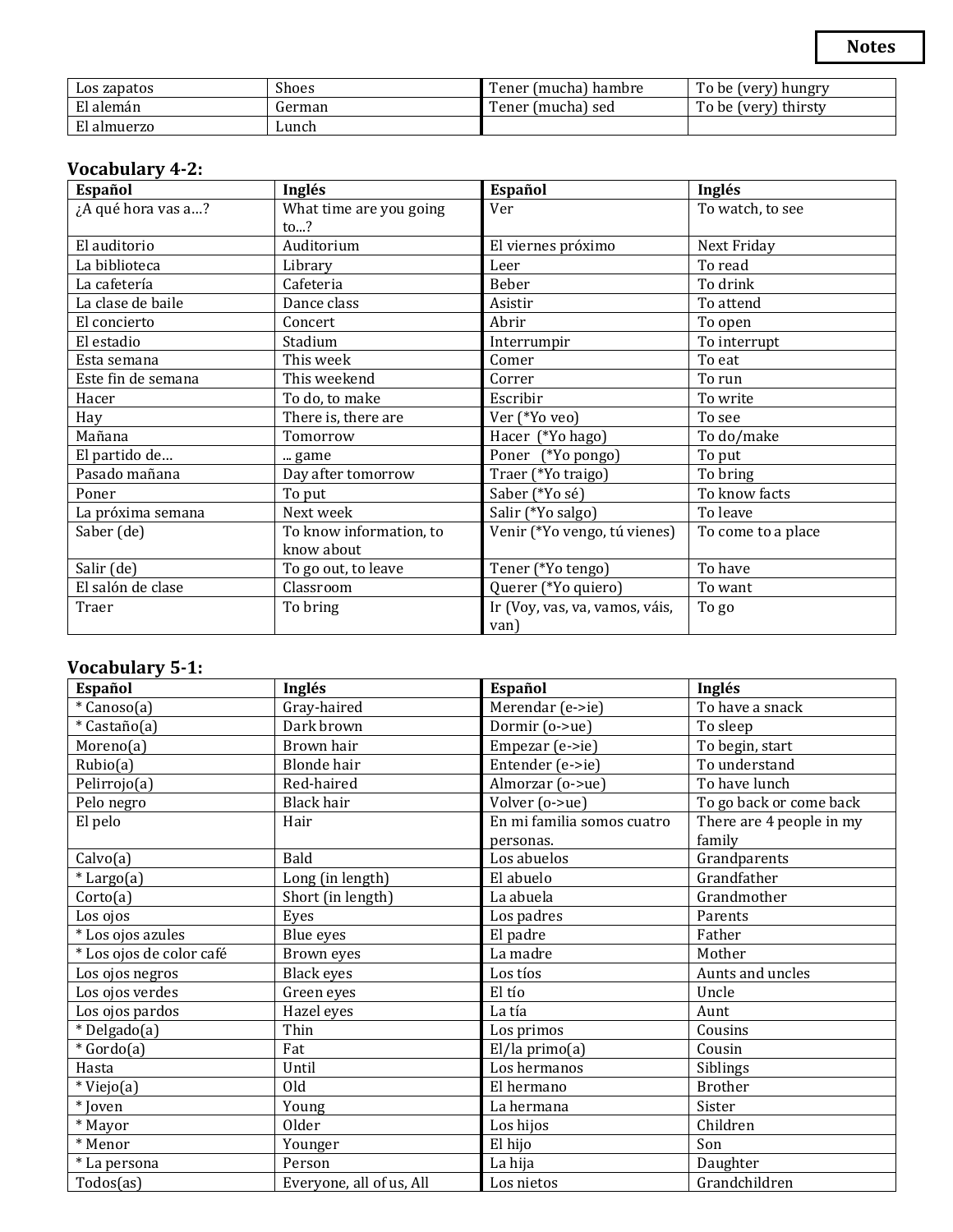| ٠<br>۰,<br>×<br>۰. |
|--------------------|
|--------------------|

| * Travieso(a)                | Mischievous (gets in  | El nieto     | Grandson      |
|------------------------------|-----------------------|--------------|---------------|
|                              | trouble)              |              |               |
| * Callado(a)                 | Quiet                 | La nieta     | Granddaughter |
| Estar en una silla de ruedas | To be in a wheelchair | El sobrino   | Nephew        |
| La silla de ruedas           | Wheelchair            | La sobrina   | Niece         |
| Cieg <sub>0</sub> (a)        | Blind                 | Las mascotas | Pets          |
| Sordo(a)                     | Deaf                  | El gato      | Cat           |
| * Usar lentes                | To wear glasses       | El perro     | Dog           |
| * Las gafas                  | Glasses               |              |               |

## **Vocabulary 5-2:**

| Español                     | Inglés                  | Español                  | Inglés                  |
|-----------------------------|-------------------------|--------------------------|-------------------------|
| Las afueras                 | The outskirts           | Tampoco                  | Neither, not either     |
| El apartamento              | Apartment               | La ventana               | Window                  |
| El baño                     | Bathroom                | Vivir                    | To live                 |
| La cama                     | Bed                     | Ayudar en casa           | To help out at home     |
| El campo                    | Countryside             | Cuidar a mis hermanos    | To care for my siblings |
| La casa                     | House                   | Pasar la aspiradora      | To vacuum               |
| La ciudad                   | City                    | Arreglar mi cuarto       | To clean my room        |
| La cocina                   | Kitchen                 | Lavar los platos         | To wash the dishes      |
| El comedor                  | Dining room             | Los quehaceres           | Chores                  |
| ¿Cuál es tu dirección?      | What's your address?    | Cortar el césped         | To cut/mow the lawn     |
| La dirección                | Address                 | Limpiar el baño          | To clean the bathroom   |
| El edificio (de diez pisos) | (Ten-story) Building    | Cocinar                  | To cook                 |
| El escritorio               | Desk                    | Hacer la cama            | To make the bed         |
| El garaje                   | Garage                  | Sacar la basura          | To take out the trash   |
| Grande                      | Big, large              | Limpiar                  | To clean                |
| La habitación               | Bedroom                 | Arreglar                 | To clean/pick up a room |
| El jardín                   | Garden                  | Dar comida a la mascota  | To feed the pet         |
| La mesa                     | Table                   | ¿Qué te parece?          | What do you think?      |
| Nadie                       | Nobody, not anybody, no | ¿Qué te toca hacer a ti? | What do you have to do? |
|                             | one                     |                          |                         |
| El patio                    | Patio, yard             | Nunca                    | Never                   |
| Pequeño(a)                  | Small                   | Tampoco                  | Neither, not either     |
| Las plantas                 | Plants                  | Nada                     | Nothing                 |
| El pueblo                   | Town, village           | Nadie                    | No one, nobody, not     |
|                             |                         |                          | anybody                 |
| La puerta                   | Door                    | Siempre                  | Always                  |
| La sala                     | Living room             | También                  | Also                    |
| La silla                    | Chair                   | Algo                     | Something               |
| El sofá                     | Couch, sofa             | Alguién                  | Someone                 |